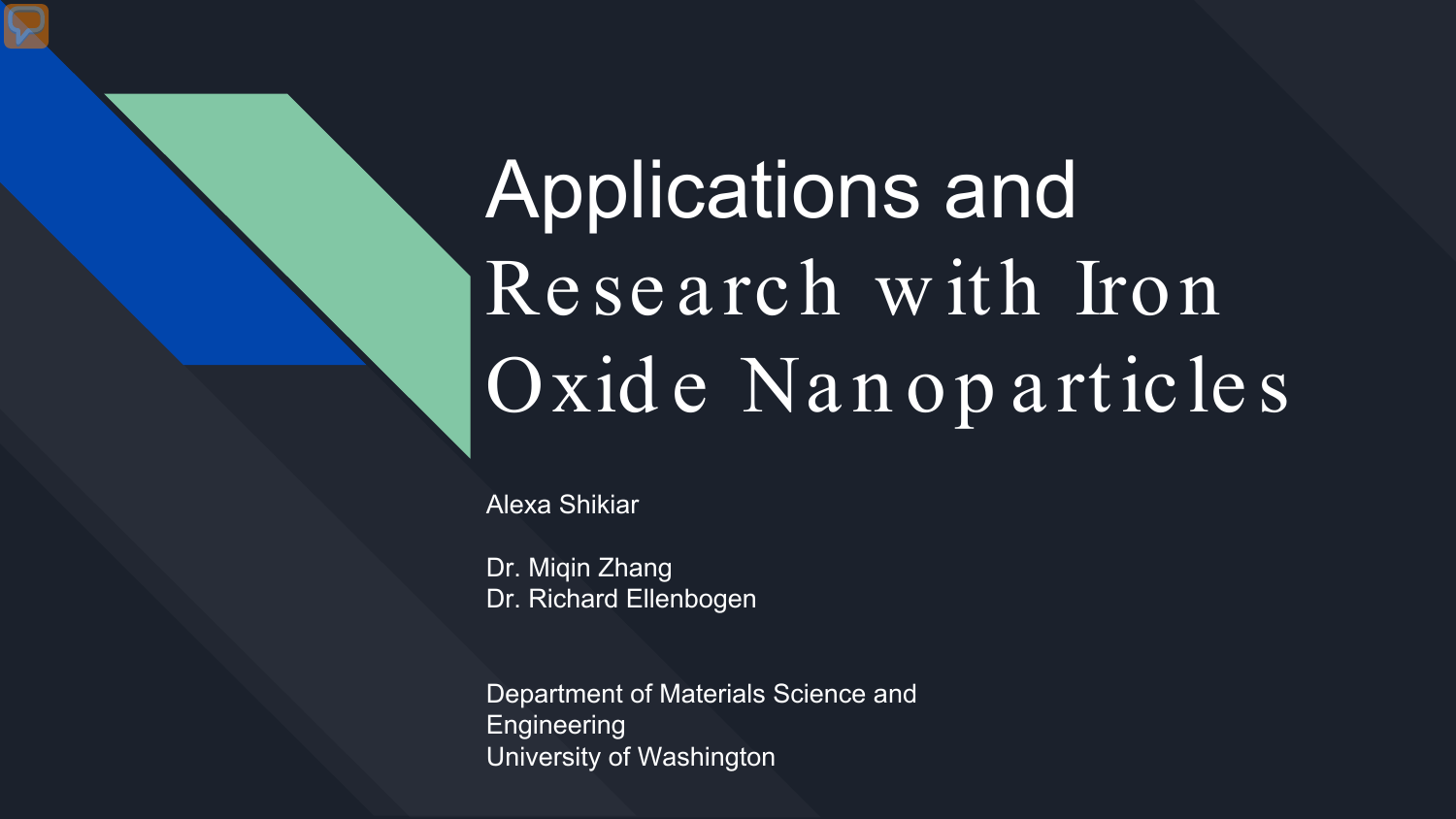### **Background**

-Iron Oxide Nanoparticles (IONPs) consist of an  $F_{\rm s}O_4$  core, of which biocompatible polymers can be attached

 $-Fe<sub>3</sub>O<sub>4</sub>$  is superparamagnetic at the nanoscale; can be detected under MRI

 $-Fe<sub>3</sub>O<sub>4</sub>$  is biocompatible and biodegradable

- Iron oxide core can be coated in various biocompatible polymers, including polyethylene glycol (PEG), chitosan (shell, protects from body removal)

- To these polymers, we can attach various drugs and cellular targeting agents, for targeted drug delivery

-Therapeutic drugs may include Paclitaxel, Temozolomide, Benzylguanine, or other chemotherapy agents. Main targeting agent is Chlorotoxin (derived from scorpion venom).

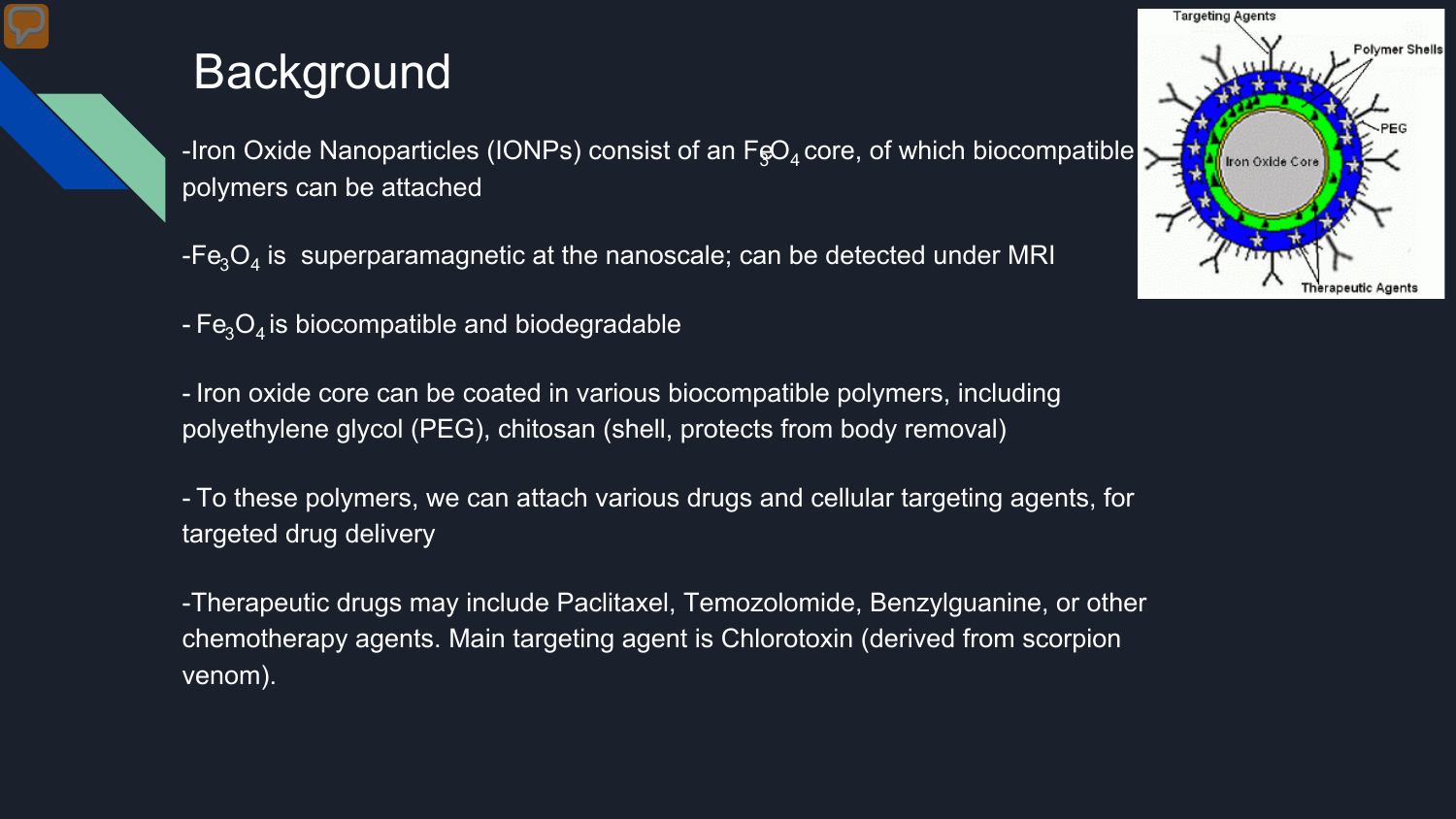# The Challenge of Storage for Clinical Translation

-in order for a clinical translation of the IONPs, they must be able to retain certain properties and stability during shipping and storage

-current means of storage and transportation is freeze drying/lyophilization, ideally up to several months

-however, current efforts at freeze drying these particles often results in the particles aggregating and their stability being greatly reduced (lyophilization is poorly understood)

- the long term goals are to maintain size, magnetic visibility, targeting ability, and efficacy, while simultaneously minimizing oxidation.

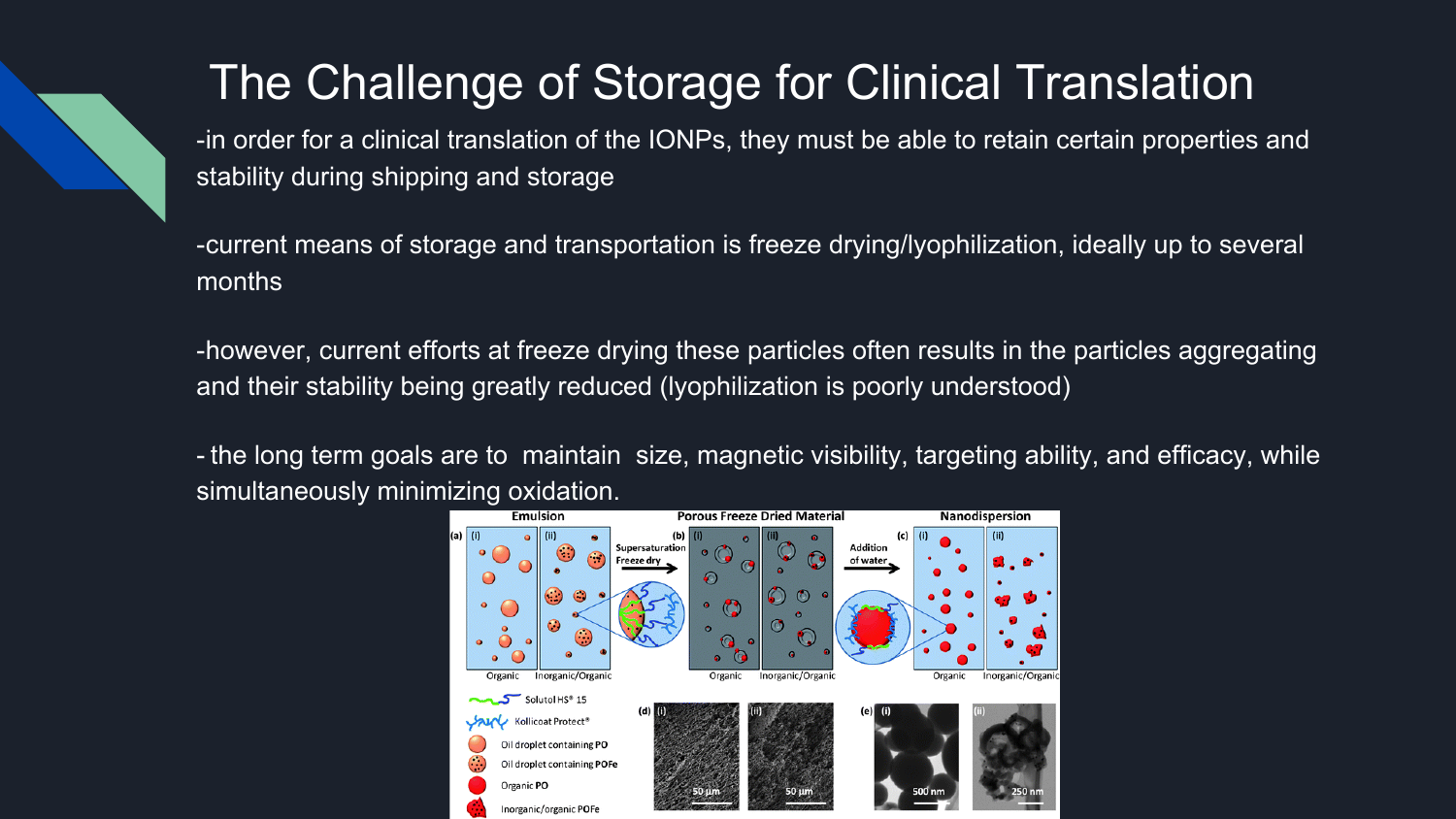

# **Applications**

-There are multitudes of applications for IONP still in development

-Dr. Ellenbogen and Dr. Zhang's lab focuses on targeted drug therapies for cancer treatment

-IONPs are especially effective in targeting hardto-reach tumors while minimizing invasive procedures and unwanted chemical exposure to healthy tissue

- Great potential in also using IONPs to image the brain using MRI (targeting areas of the brain DAT, neurological disorder understanding)





Albanese A, et al. 2012. Annu. Rev. Biomed. Eng. 14:1-16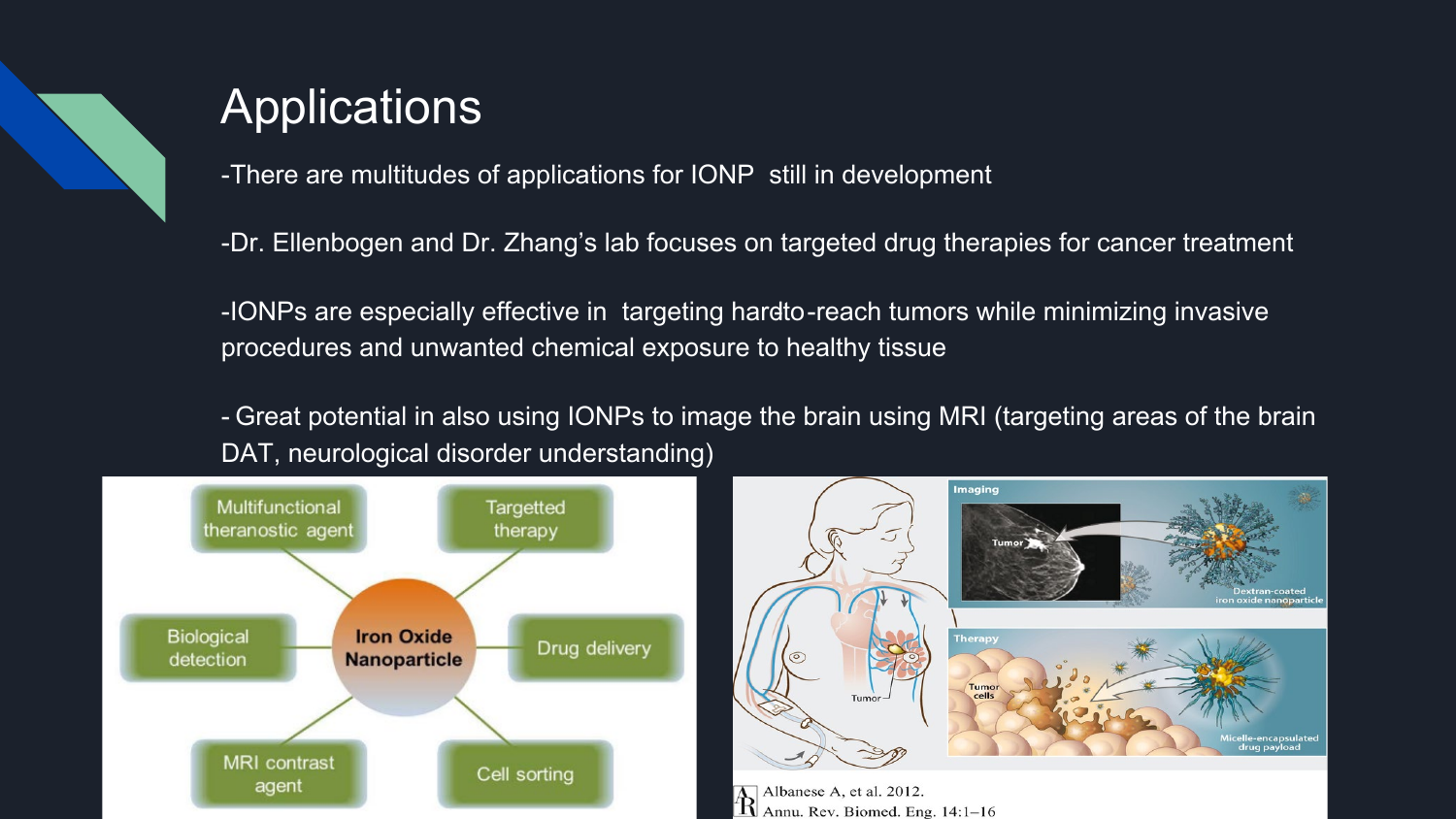

# Research and Results

-Size is an important property for in vivo applications; size must be retained after freeze drying and storage

-The ideal size range is between  $\overline{101}00$ nm, if too small (<10nm) will be filtered out by the kidney, if too large (>100 nm) it will be removed via liver/spleen

-wanted to utilize different surfactants previously mentioned in literature. We narrowed our list of surfactants to glucose, dextrose, sucrose, sorbitol, mannitol, PEG 600, and glycerol.

-Made combinations of IONP with various concentrations of the surfactants (0-20% weight by volume); freeze dried, and monitored stability of the particles

-Measured hydrodynamic size in biological media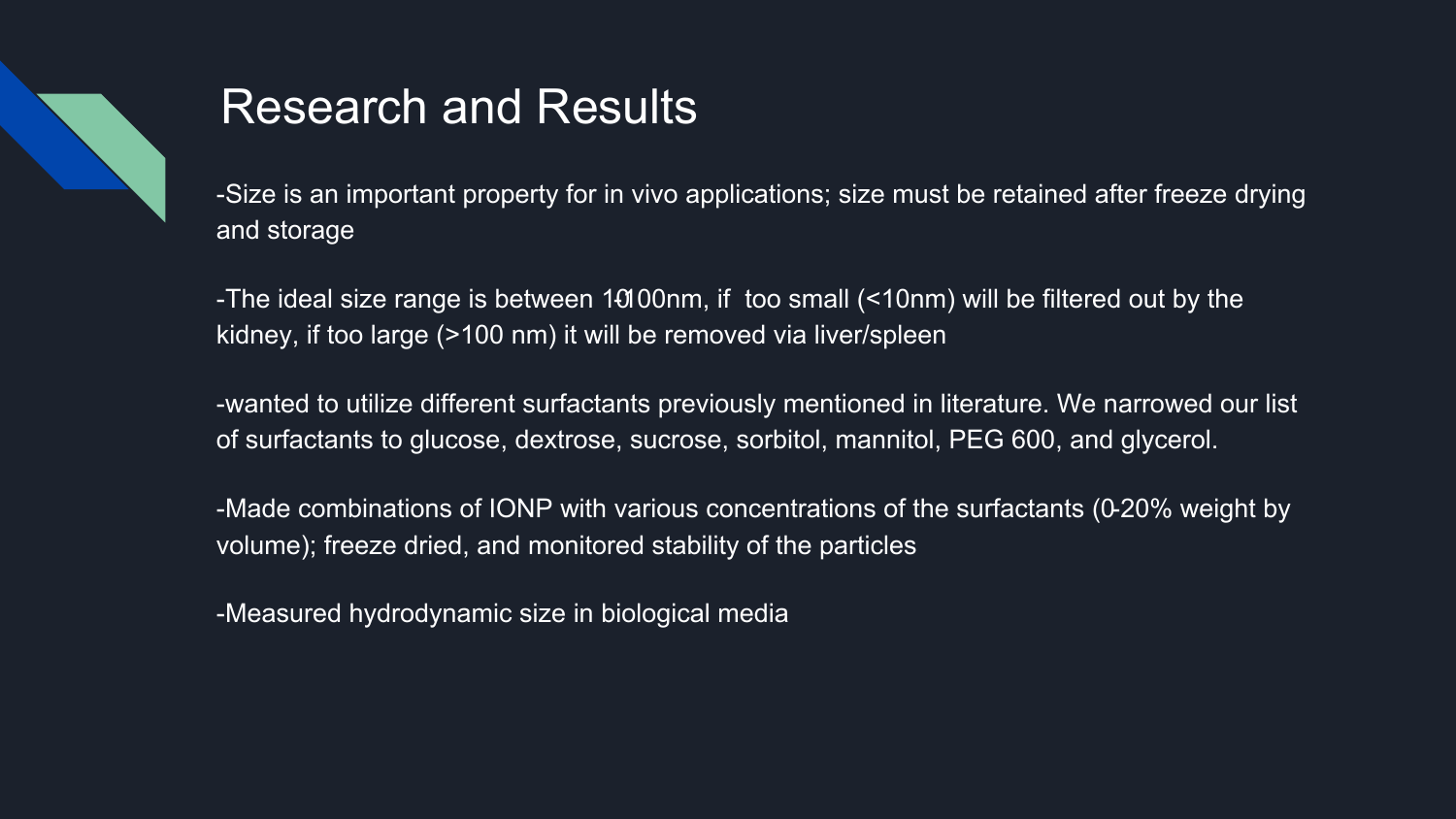### Research, Results, and Conclusion

-after the sizes were measured, the results were analyzed and graphed in excel

-we narrowed down the list of viable surfactants to 5, removing PEG 600 and glycerol from further studies

-we want to continue to test different storage conditions: various temperatures (freezer vs fridge vs room temp), various transporting conditions (dry ice vs. ice pack), etc.

-find ideal condition for long term storage and transportation